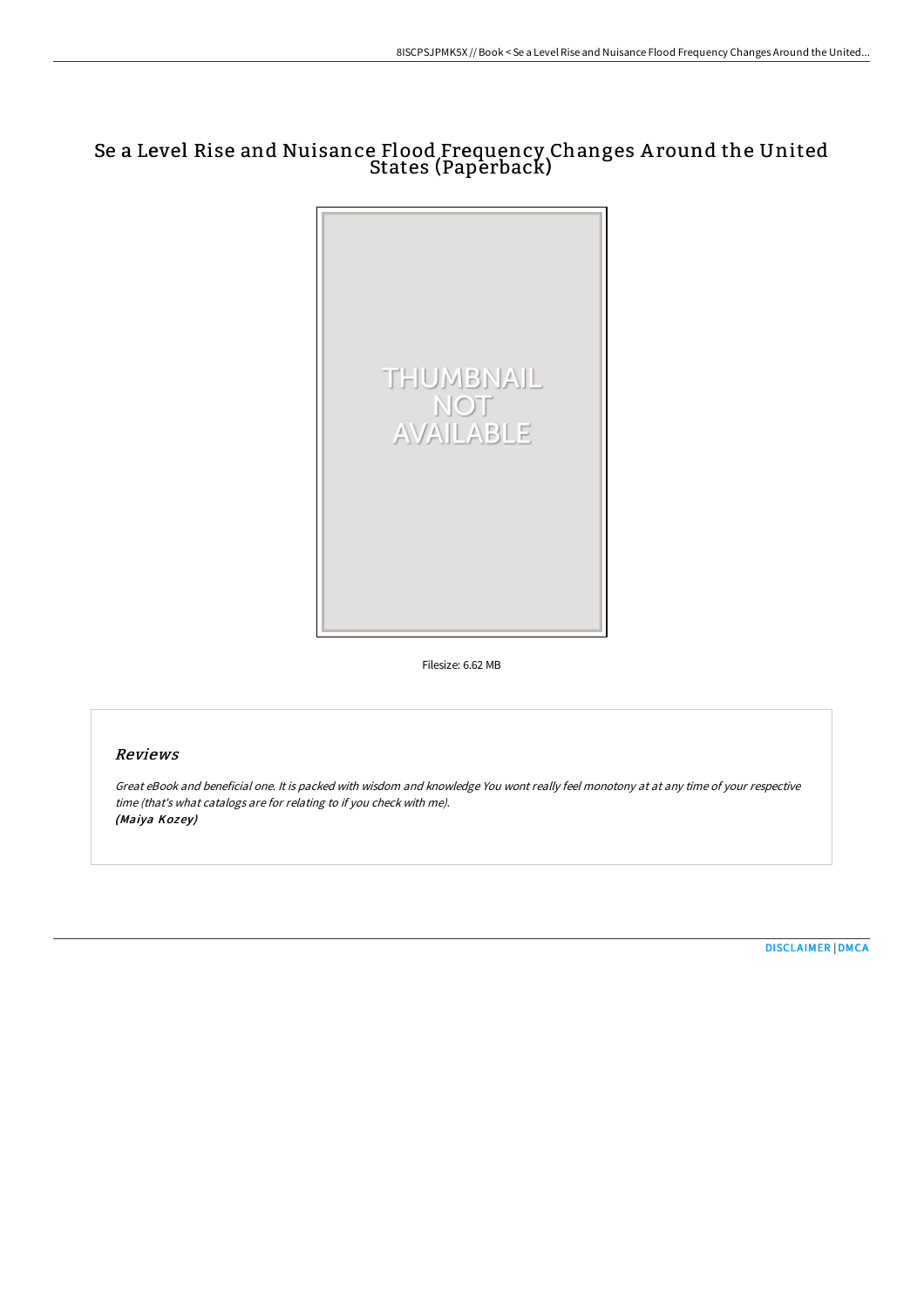## SE A LEVEL RISE AND NUISANCE FLOOD FREQUENCY CHANGES AROUND THE UNITED STATES (PAPERBACK)



Createspace Independent Publishing Platform, 2017. Paperback. Condition: New. Language: English . Brand New Book \*\*\*\*\* Print on Demand \*\*\*\*\*.The National Oceanic and Atmospheric Administration (NOAA) water level (tide) gauges have been measuring water levels around the U.S. for over a century, providing clear evidence of sea level rise relative to land (SLRrel) around most of the continental United States and Hawaii. As SLRrel increases mean sea level (MSL), there is naturally an increase in tidal datum elevations, which are typically used to delineate inundation thresholds. Direct consequences of rising sea level against fixed elevations such as today s built infrastructure also include increased inundation during extreme events both spatially and temporally. Not only are extreme flooding events reaching higher grounds and covering larger areas due to SLRrel, the frequency and duration of these extreme flood events are increasing. Another consequence of SLRrel is the increase in lesser extremes such as occasional minor coastal flooding experienced during high tide. These events are becoming more noticeable and widespread along many U.S. coastal regions and are today becoming more of a nuisance. As sea levels continue to rise and with an anticipated acceleration in the rate of rise from ocean warming and land-ice melt, concern exists as to when more substantive impacts from tidal flooding of greater frequency and duration will regularly occur. Information quantifying these occurrences to inform mitigation and adaptation efforts and decision makers is not widely available. In this report, we show that water level exceedances above the elevation threshold for minor coastal flooding (nuisance level) impacts established locally by the National Weather Service (NWS) have been increasing in time. More importantly, we document that event frequencies are accelerating at many U.S. East and Gulf Coast gauges, and many other locations will soon follow regardless of whether there is an...

Read Se a Level Rise and Nuisance Flood Frequency Changes Around the United States [\(Paperback\)](http://bookera.tech/se-a-level-rise-and-nuisance-flood-frequency-cha.html) Online 品 Download PDF Se a Level Rise and Nuisance Flood Frequency Changes Around the United States [\(Paperback\)](http://bookera.tech/se-a-level-rise-and-nuisance-flood-frequency-cha.html)B